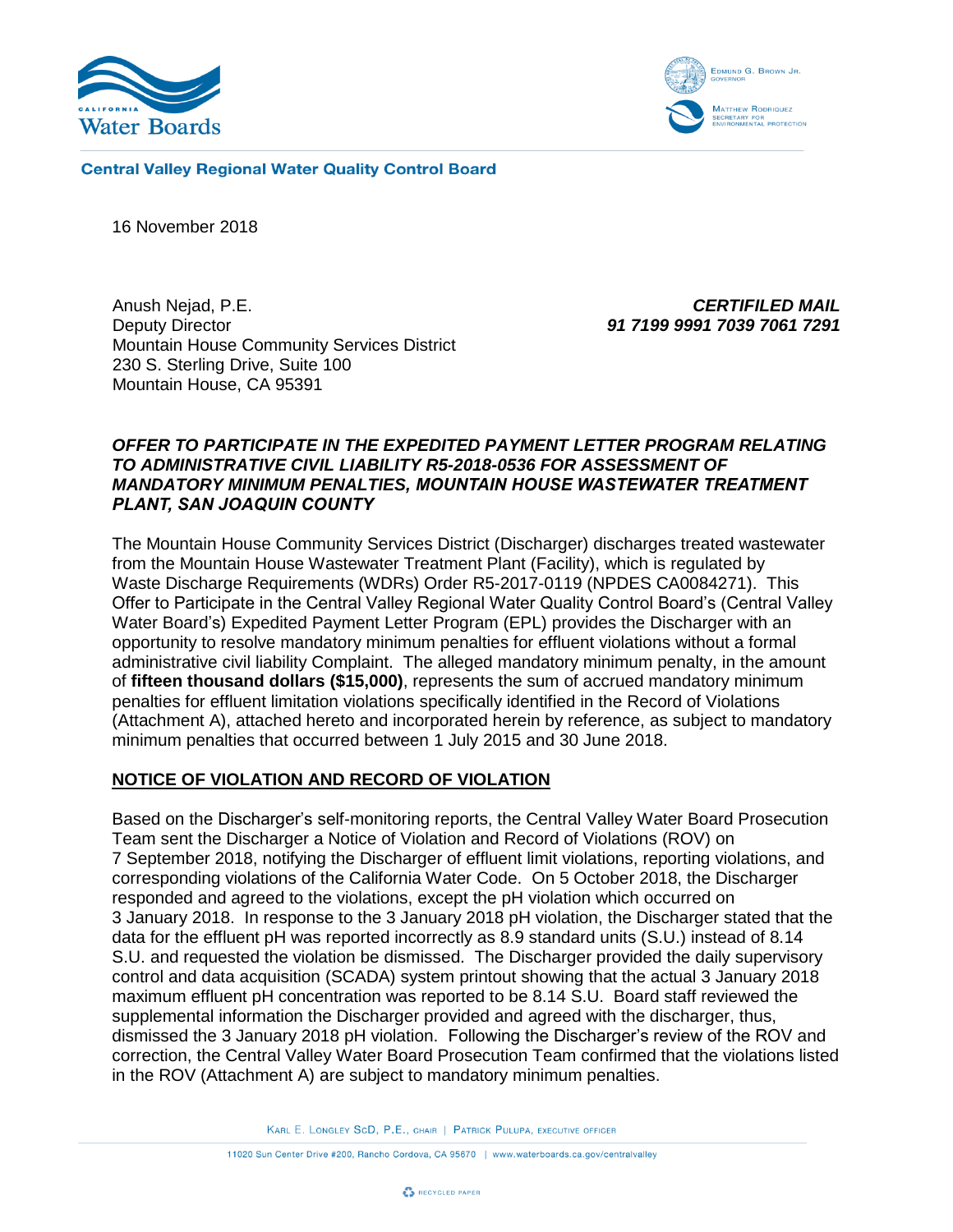## **STATUTORY LIABILITY**

Water Code sections 13385(h) and (i) require the assessment of a mandatory minimum penalty of \$3,000 for each specified serious and chronic effluent limit violations. For purposes of Water Code section 13385(h), the failure to file a discharge monitoring report required pursuant to sections 13383 for each complete period of thirty (30) days following the deadline for submitting the report constitutes a serious violation subject to a mandatory minimum penalty. The Discharger may also be subject to discretionary administrative civil liabilities pursuant to Water Code section 13385(c) of up to \$10,000 for each day in which the violation occurs, and \$10 for each gallon discharged but not cleaned up in excess of 1,000 gallons. These mandatory minimum penalties and discretionary administrative civil liabilities may be assessed by the Central Valley Water Board beginning with the date that the violations first occurred.<sup>1</sup> The formal enforcement action that the Central Valley Water Board uses to assess such liability is an administrative civil liability complaint, although the Central Valley Water Board may instead refer such matters to the Attorney General's Office for prosecution. If referred to the Attorney General for prosecution, the Superior Court may assess up to twenty-five thousand dollars (\$25,000) per violation. In addition, the Superior Court may assess up to twenty-five dollars (\$25) per gallon discharged but not cleaned up in excess of 1,000 gallons.

### **SETTLEMENT OFFER**

 $\overline{a}$ 

The Discharger can avoid the issuance of a formal enforcement action and settle the alleged violations identified in the ROV (Attachment A) by participating in the Expedited Payment Program.

To promote resolution of these violations, the Central Valley Water Board Prosecution Team makes this Conditional Offer. The Central Valley Water Board's Prosecution Team proposes to resolve these violations without the issuance of a formal enforcement action through this Expedited Payment Letter assessing **fifteen thousand dollars (\$15,000)** in mandatory minimum penalties. If the Discharger accepts this proposal, subject to the conditions below, the Central Valley Water Board Prosecution Team will accept that payment in settlement of any enforcement action that would otherwise arise out of the violations identified in Attachment A. Accordingly, the Central Valley Water Board Prosecution Team will forego issuance of a formal administrative complaint, will not refer the violations to the Attorney General, and will waive its right to seek additional discretionary civil liabilities for the violations identified in the ROV. The Expedited Payment Program does not address or resolve liability for any violation that is not specifically identified in the ROV, regardless of the date that the violation occurred.

If the Discharger accepts this offer, please complete and return the enclosed "Acceptance of Conditional Resolution and Waiver of Right to Hearing; (proposed) Order" (Acceptance and Waiver) on or before **7 December 2018**.

 $<sup>1</sup>$  Please note that there are no statutes of limitation that apply to administrative proceedings to assess mandatory</sup> minimum penalties. See *City of Oakland v. Public Employees' Retirement System,* (2002) 95 Cal.App.4th 29, 48; 3 Witkin, Cal. Procedure (4th ed. 1996) Actions, §405(2), p. 510.) Additionally, the State Water Resources Control Board had determined that the equitable doctrine of laches does not apply to mandatory minimum penalties. (State Water Board Order Nos. 2013-0053, 2013-0054, 2013-0055, 2013-0099.)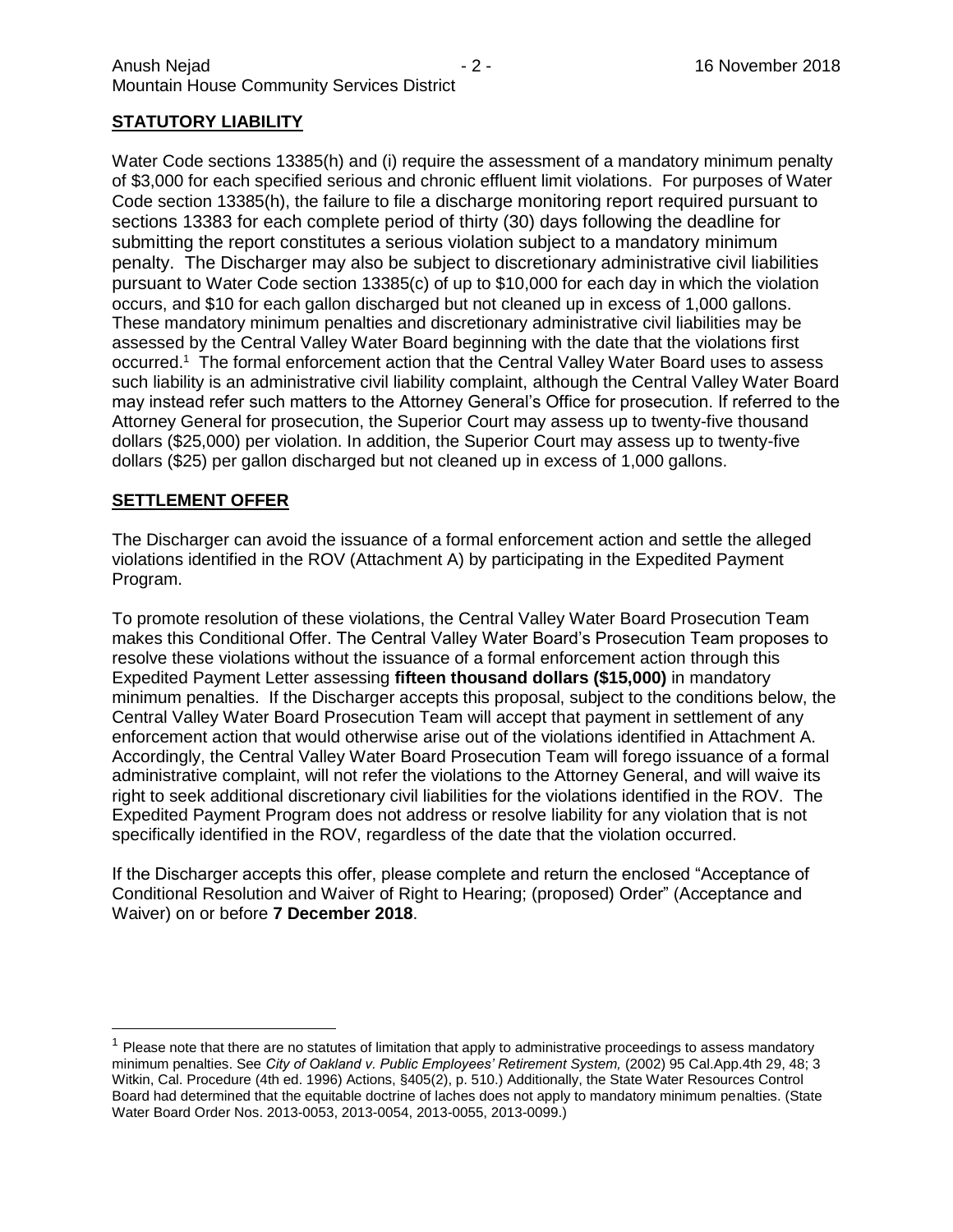### **CONDITIONS FOR CENTRAL VALLEY WATER BOARD ACCEPTANCE OF RESOLUTION**

Upon receipt of the Acceptance and Waiver Form, Federal regulations require the Central Valley Water Board to publish and allow the public thirty (30) days to comment on any settlement of an enforcement action addressing NPDES permit violations (40 C.F.R. section 123.27(d)(2)(iii)). Upon receipt of the Discharger's Acceptance and Waiver, the Central Valley Water Board staff will publish a notice of the proposed resolution of the violations.

If no comments are received within the 30-day comment period, and unless there are new material facts that become available to the Central Valley Water Board, the Executive Officer will execute the Acceptance and Waiver as a stipulated order assessing the uncontested mandatory minimum penalty amount pursuant to Water Code sections 13385 and 13385.1. However, if significant comments are received in opposition to the settlement, this offer may be withdrawn. In that case, the Discharger's waiver pursuant to the Acceptance and Waiver will also be withdrawn and the violations will be addressed in an administrative civil liability hearing. At the hearing, the Discharger will be free to make arguments to any of the alleged violations, and the Discharger's prior agreement to accept this conditional offer will not in any way be binding or used as evidence against the Discharger. The Discharger will be provided with further information on the administrative civil liability hearing process.

In the event the Acceptance and Waiver is executed by the Executive Officer, full payment of the assessed amount shall be due within thirty (30) calendar days after the date the Acceptance and Waiver is executed. In accordance with California Water Code section 13385(n)(1) and California Water Code section 13385.1(c)(1), funds collected for violations of effluent limitations and reporting requirements pursuant to section 13385 and 13385.1 shall be deposited in the State Water Pollution Cleanup and Abatement Account. Accordingly, the **\$15,000** liability shall be paid by cashiers or certified check made out to the "State Water Pollution Cleanup and Abatement Account". Failure to pay the full penalty within the required time period may subject the Discharger to further liability.

If you have any questions or comments regarding this Settlement Offer, please contact Kim Sellards at (916) 464-4835 or Kim.Sellards@waterboards.ca.gov.

*Original signed by* 

ANDREW ALTEVOGT Assistant Executive Officer

Enclosures (2): Record of Violations Acceptance of Conditional Resolution and Waiver of Right to Hearing

cc: Kenneth Greenberg, USEPA, Region 9, San Francisco David Boyers, Office of Enforcement, SWRCB, Sacramento Patrick Pulupa, Central Valley Water Board Advisory Team, Rancho Cordova Jessica Jahr, Office of Chief Counsel, SWRCB, Sacramento Adam Laputz, Central Valley Water Board Advisory Team, Sacramento. San Joaquin County Environmental Health, Stockton, CA Roger Migchelbrink, Chief Plant Operator, P.O. Box 1885, Byron CA 94505 Hamid Parsa, 230 S. Sterling Dr., Suite 100, Mountain House, CA 95391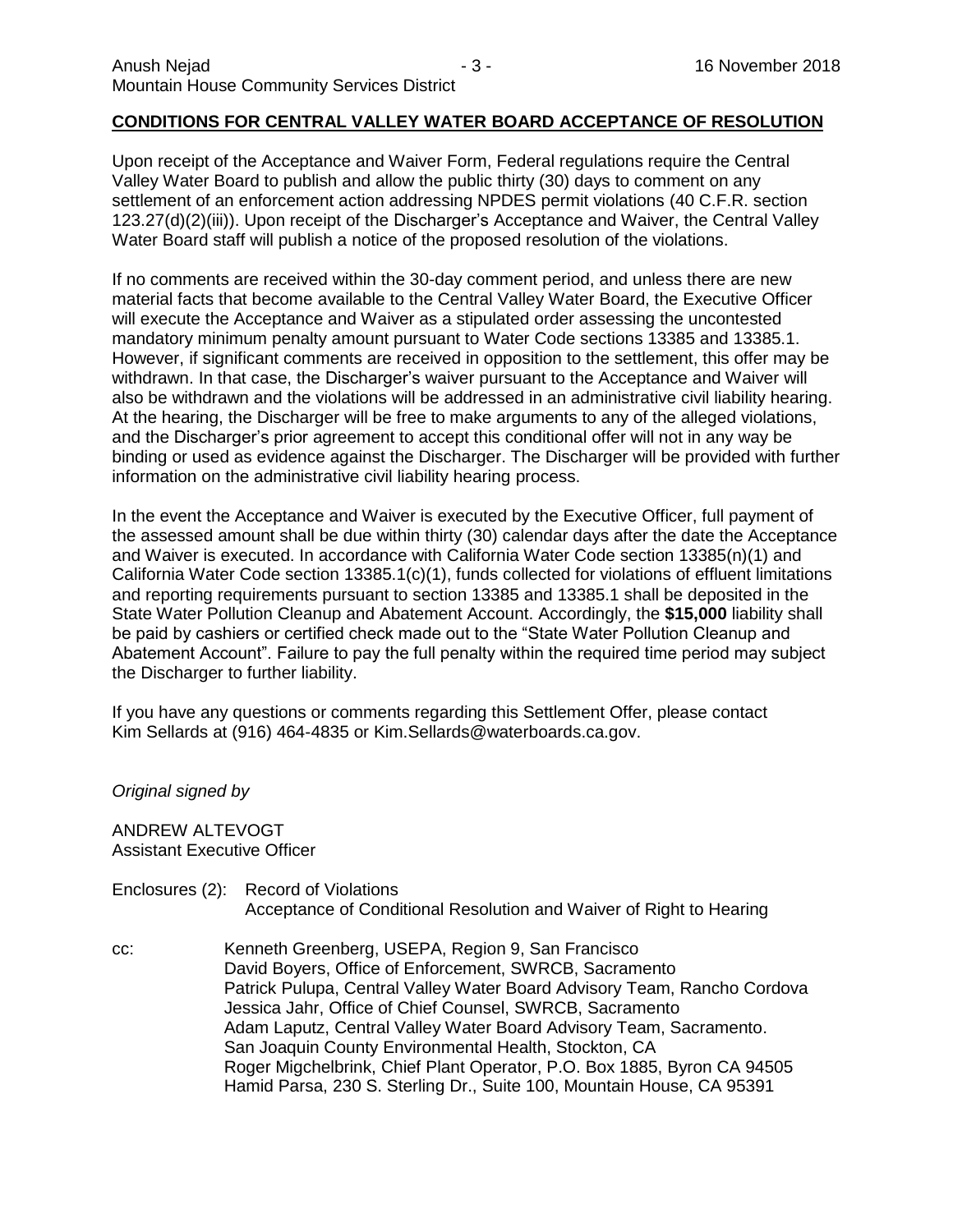### **ACCEPTANCE OF CONDITIONAL RESOLUTION AND WAIVER OF RIGHT TO HEARING; (proposed) ORDER**

Mountain House Community Services District EPL No. R5-2018-0536

By signing below and returning this Acceptance of Conditional Resolution and Waiver of Right to Hearing (Acceptance and Waiver) to the Central Valley Regional Water Quality Control Board (Central Valley Water Board), the Mountain House Community Services District (Discharger) hereby accepts the "Offer to Participate in Expedited Payment Program" and waives the right to a hearing before the Central Valley Water Board to dispute the allegations of violations described in the Record of Violations (ROV), which is attached hereto as Attachment A and incorporated herein by reference.

The Discharger agrees that the ROV shall serve as a complaint pursuant to Article 2.5 of the California Water Code and that no separate complaint is required for the Central Valley Water Board to assert jurisdiction over the alleged violations through its Chief Prosecutor. The Discharger agrees to pay the penalties required by California Water Code section 13385, in the sum of **\$15,000** (Expedited Payment Amount), which shall be deemed payment in full of any civil liability pursuant to Water Code sections 13385 and 13385.1 that otherwise might be assessed for the violations described in the ROV. The Discharger understands that this Acceptance and Waiver waives its right to contest the allegations in the ROV and the amount of civil liability for such violations.

The Discharger understands that this Acceptance and Waiver does not address or resolve liability for any violation that is not specifically identified in the ROV.

Upon execution by the Discharger, the completed Acceptance and Waiver shall be returned to:

Kim Sellards, Supervisor for Compliance and Enforcement Section 11020 Sun Center Drive, Suite 200 Rancho Cordova, CA 95670 Phone: (916) 464-4835 [Kim.Sellards@waterboards.ca.gov](mailto:Kim.Sellards@waterboards.ca.gov)

The Discharger understands that federal regulations set forth at title 40, Code of Federal Regulations, section 123.27(d)(2)(iii) require the Central Valley Water Board to publish notice of and provide at least thirty (30) days for public comment on any proposed resolution of an enforcement action addressing NPDES permit violations. Accordingly, this Acceptance and Waiver, prior to execution by the Central Valley Water Board Executive Officer, will be published as required by law for public comment.

If no comments are received within the notice period that causes the Central Valley Water Board Executive Officer to question the Expedited Payment Amount, the Central Valley Water Board Executive Officer will execute the Acceptance and Waiver.

The Discharger understands that if significant comments are received in opposition to the Expedited Payment Amount, the offer on behalf of the Central Valley Water Board to resolve the violations set forth in the ROV may be withdrawn. In that circumstance, the Discharger will be advised of the withdrawal and an administrative civil liability complaint may be issued and the matter may be set for a hearing before the Central Valley Water Board. For such a liability hearing,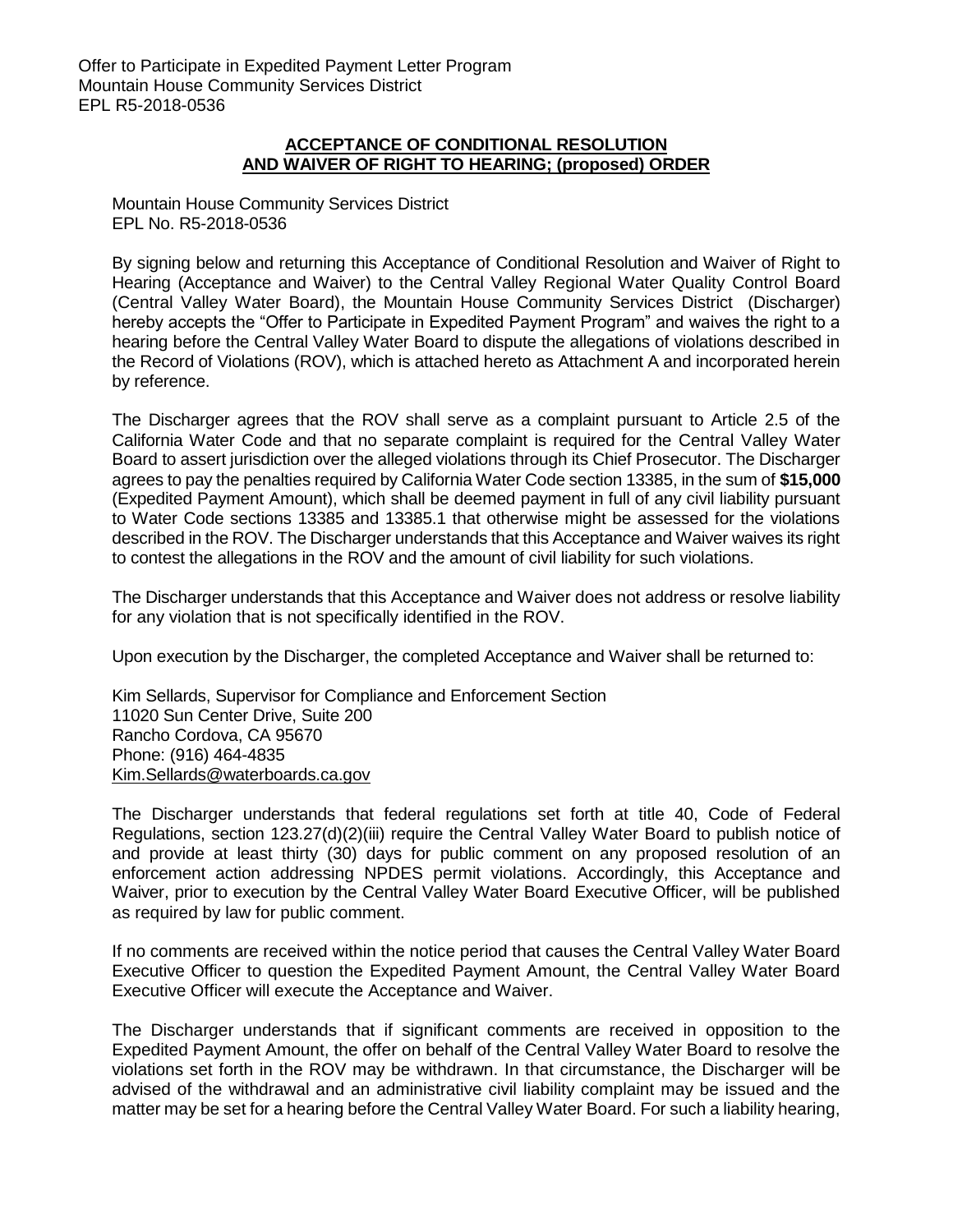Offer to Participate in Expedited Payment Letter Program Mountain House Community Services District EPL R5-2018-0536

the Discharger understands that this Acceptance and Waiver executed by the Discharger will be treated as a settlement communication and will not be used as evidence in that hearing.

The Discharger further understands that once the Acceptance and Waiver is executed by the Central Valley Water Board Executive Officer, the full payment required by the deadline set forth below is a condition of this Acceptance and Waiver. In accordance with California Water Code section 13385(n)(1) and California Water Code section 13385.1(c)(1), funds collected for violations of effluent limitations and reporting requirements pursuant to sections 13385 and 13385.1 shall be deposited in the State Water Pollution Cleanup and Abatement Account. Accordingly, the **\$15,000** liability shall be paid by a cashiers or certified check made out to the "State Water Pollution Cleanup and Abatement Account". The payment must be submitted to the State Water Resources Control Board no later than thirty (30) calendar days after the date the Acceptance and Waiver is executed by the Central Valley Water Board Executive Officer.

\*Please mail the check to:

State Water Resources Control Board, Accounting Office Attn: EPL R5-2018-0536 Payment PO Box 1888 Sacramento, California, 95812-1888

I hereby affirm that I am duly authorized to act on behalf of and to bind the Discharger in the making and giving of this Acceptance and Waiver.

Mountain House Community Services Distrct

Signed Name Date

By: *Original signed by* 28 November 2018

Sarah Ragsdale **Interim General Manager Interim General Manager** Printed or Typed Name Title

### IT IS SO ORDERED PURSUANT TO CALIFORNIA WATER CODE SECTION 13385

By: *Original signed by* 4 January 2019 Patrick Pulupa Date Executive Officer

 \* Following the 30-day public comment period and execution of the settlement agreement by the Executive Officer.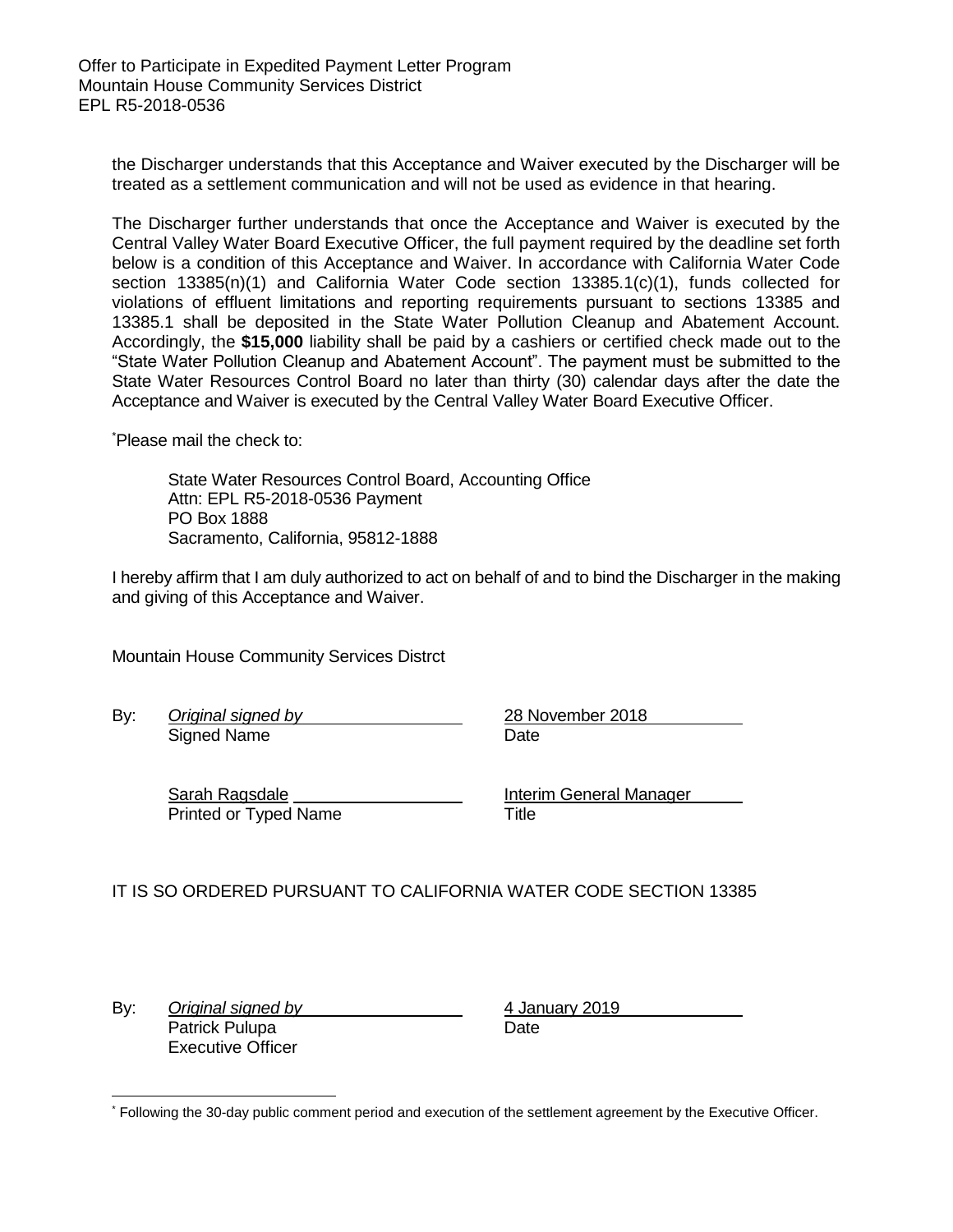## **ATTACHMENT A TO SETTLEMENT OFFER NO. R5-2018-0536 Record of Violations Subject to Mandatory Minimum Penalty**

#### **Mountain House Community Services District Wastewater Treatment Plant**

RECORD OF VIOLATIONS (1 July 2015 – 30 June 2018) MANDATORY PENALTIES (Data reported under Monitoring and Reporting Programs R5-2013-0004-01 and R5-2017-0119)

The following table lists the alleged violations subject to mandatory minimum penalties (MMPs), pursuant to Water Code section 13385(h) and (i).

|                                       | Date      | Parameter                  | Units       |     | Limit   Measured | Period          | <b>Violation</b><br><b>Type</b> | MMP Type      | <b>CIWQS</b> |  |
|---------------------------------------|-----------|----------------------------|-------------|-----|------------------|-----------------|---------------------------------|---------------|--------------|--|
| Violations Under WDRS R5-2013-0004-01 |           |                            |             |     |                  |                 |                                 |               |              |  |
| 1                                     | 9-Mar-17  | Total Ammonia              | mg/L        | 2.1 | 2.6              | Daily Maximum   | CAT <sub>1</sub>                | <b>NCHRON</b> | 1024379      |  |
| 2                                     | 20-Jul-17 | Total Coliform             | IMPN/100 mL | 2.2 | 4.5              | 7-Day Median    | <b>OEV</b>                      | <b>NCHRON</b> | 1041429      |  |
| 3                                     | 24-Jul-17 | Total Coliform             | MPN/100 mL  | 2.2 | 4.5              | 7-Day Median    | <b>OEV</b>                      | <b>NCHRON</b> | 1041430      |  |
| 4                                     | 31-Jul-17 | Total Ammonia              | mg/L        | 0.8 | 1.1              | Monthly Average | CAT <sub>1</sub>                | <b>CHRON</b>  | 1041427      |  |
| 5                                     | 14-Oct-17 | Total Ammonia              | mg/L        | 2.1 | 2.4              | Daily Maximum   | CAT <sub>1</sub>                | <b>CHRON</b>  | 1041434      |  |
| 6                                     | 31-Oct-17 | Total Ammonia              | mg/L        | 0.8 | 1.1              | Monthly Average | CAT <sub>1</sub>                | <b>SIG</b>    | 1041435      |  |
| Violations under WDRs R5-2017-0119    |           |                            |             |     |                  |                 |                                 |               |              |  |
| 7                                     | 22-Jun-18 | <b>Total Coliform</b>      | IMPN/100 mL | 2.2 | 6.1              | 7-Day Median    | <b>OEV</b>                      | <b>NCHRON</b> | 1048177      |  |
| 8                                     | 25-Jun-18 | Total Coliform_            | IMPN/100 mL | 2.2 | 4.5              | 7-Day Median    | <b>OEV</b>                      | <b>NCHRON</b> | 1048178      |  |
| 9                                     | 26-Jun-18 | Total Coliform             | IMPN/100 mL | 2.2 | 4.5              | 7-Day Median    | <b>OEV</b>                      | <b>NCHRON</b> | 1048179      |  |
| 10                                    | 27-Jun-18 | Total Coliform             | MPN/100 mL  | 2.2 | 4.5              | 7-Day Median    | <b>OEV</b>                      | <b>CHRON</b>  | 1048180      |  |
| 11                                    | 28-Jun-18 | Total Coliform  MPN/100 mL |             | 2.2 | 4.5              | 7-Day Median    | <b>OEV</b>                      | <b>CHRON</b>  | 1048181      |  |

## **Table A. Violations subject to Mandatory Penalties**

# **EXPEDITED PAYMENT AMOUNT VIOLATIONS SUMMARY**

| <b>VIOLATIONS AS OF:</b>                    | 6/30/2018 |
|---------------------------------------------|-----------|
| <b>Group I Serious Violations:</b>          |           |
| <b>Group II Serious Violations:</b>         | $\left($  |
| Non-Serious Violations Not Subject to MMPs: | 6         |
| Non-serious Violations Subject to MMPs:     |           |
| <b>Total Violations Subject to MMPs:</b>    | 5         |

## **Mandatory Minimum Penalty Amount for Effluent Limit Violations**

1 Group I Serious Violation + 4 Non-Serious Violations subject to MMPs x \$3,000 Per Violation = \$15,000

### **Total Expedited Mandatory Minimum Penalty = \$15,000**

### **Table B. Definition**

| <b>Abbreviation</b> | <b>Description</b>                                      |
|---------------------|---------------------------------------------------------|
| CAT <sub>1</sub>    | Violation of effluent limitation for Group I pollutant. |
| CAT <sub>2</sub>    | Violation of effluent limitation for Group II pollutant |